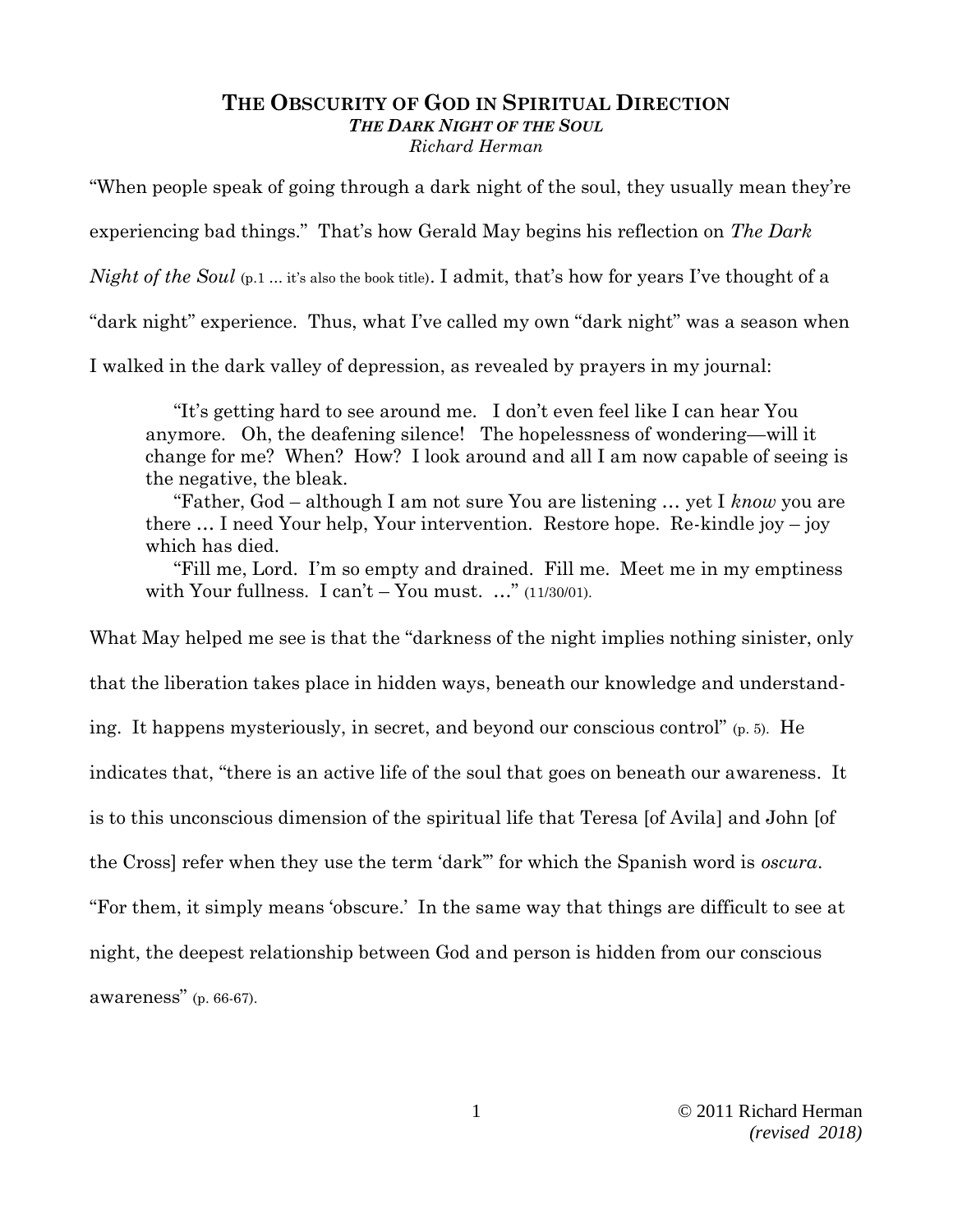So, like the Gulf Stream moves unseen beneath the surface of the ocean, the Spirit of the Lord moves not just "*over* the waters" of chaos to creatively act (as in Genesis 1) but also He moves *beneath* the turmoil (*and* the quiet, too)—invisible, undetected, yet real,

imaginative and active.

So, a little phrase I ran across years ago in Isaiah 45:15, one that has troubled me since then, begins to make sense. "Truly you are *a God who hides Himself*, O God and Savior of Israel"( *NIV—italics mine, rhh*) says the prophet, using a Hebrew verb meaning "to conceal oneself" as when David hid himself from Saul or when Jehoshabeath hid young Joash from those who sought to murder him.

As much as God reveals Himself to us (through Scripture, creation, in Jesus and more) moving visibly: He also moves secretly, mysteriously, unseen and unknown in the "dark night" of obscurity. What has taken me by surprise is that He does so not just in *some*  particular season but in *all* seasons.

Job's young friend Elihu hints at this when he says, "if [God] remains silent, who can condemn Him? If He hides His face, who can see Him?" (Job 34:29). It's also inferred in the repeated call to "seek the Lord" as in an exciting game of "hide and seek." Were He not hidden, there would be no need to seek Him. So, aspects of God's reign and working are as silent as a tomb, as hidden as valuables in a bank vault or a treasure buried in a cornfield (cf. Mt. 13:44). God works obscurely in secret places and mysterious ways all the time.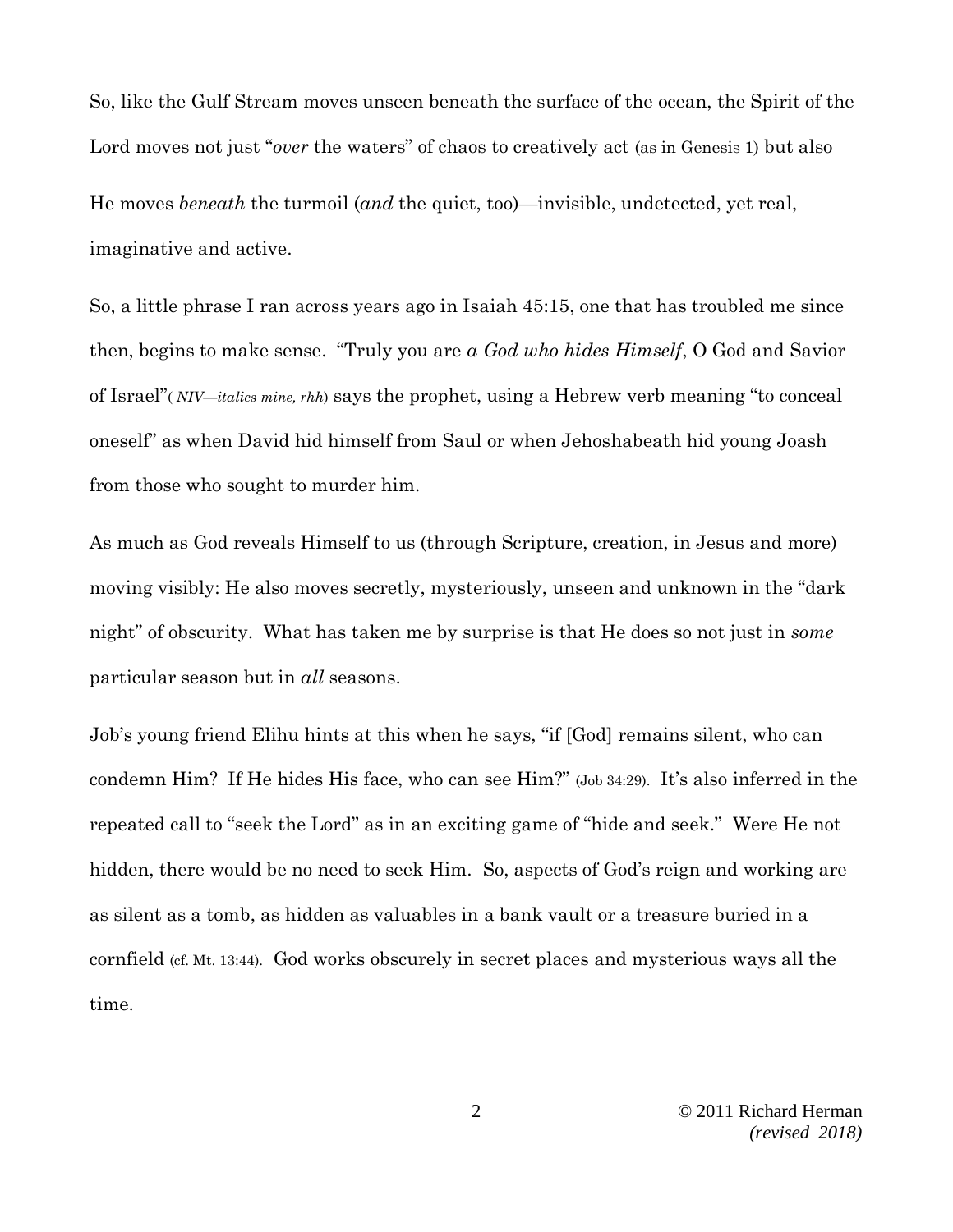There's no greater image for this aspect of God's creative activity than pregnancy. The psalmist rolls back the cover on this mysterious work of God when he says:

"…You knitted me together in my mother's womb. … "My frame was not hidden from You when I was made in the secret place. "When I was woven together in the depths of the earth, Your eyes saw my unformed body." (Psa. 139:13, 15)

In his comments, Gerald May either inadvertently or intentionally alludes to Biblical truth about God's penchant for secrecy as He moves in and upon us. As cited above, he notes that God's liberating work "takes place in hidden ways, beneath our knowledge and understanding … *mysteriously*, in *secret*, and beyond our conscious control."

Who has not said more than once that, "God moves in *mysterious* ways His wonders to perform"? Who has not struggled to grasp the why of "the messianic *secret*" when Jesus, God revealed in humanity, willfully conceals Himself, not wanting His identity made known but kept hidden for a while?

It's also clear in Scripture that what God calls his holy "mysteries" are things once hidden now revealed and that Jesus' Messianic identity did not stay hidden forever. I.e., we could say the night is darkest just before the dawn—*and dawn always comes*. But, there *is* a time when all's hidden.

Think of Joseph and his dilemma—sold into slavery by jealous brothers, wrongly accused and imprisoned, forgotten by one he helped to set free. As a friend of mine used to ask: *I wonder what Joseph scrawled on the inside of the cistern where his brothers threw him or on the walls of his cell in Egypt?* It may well have been more akin to subway graffiti than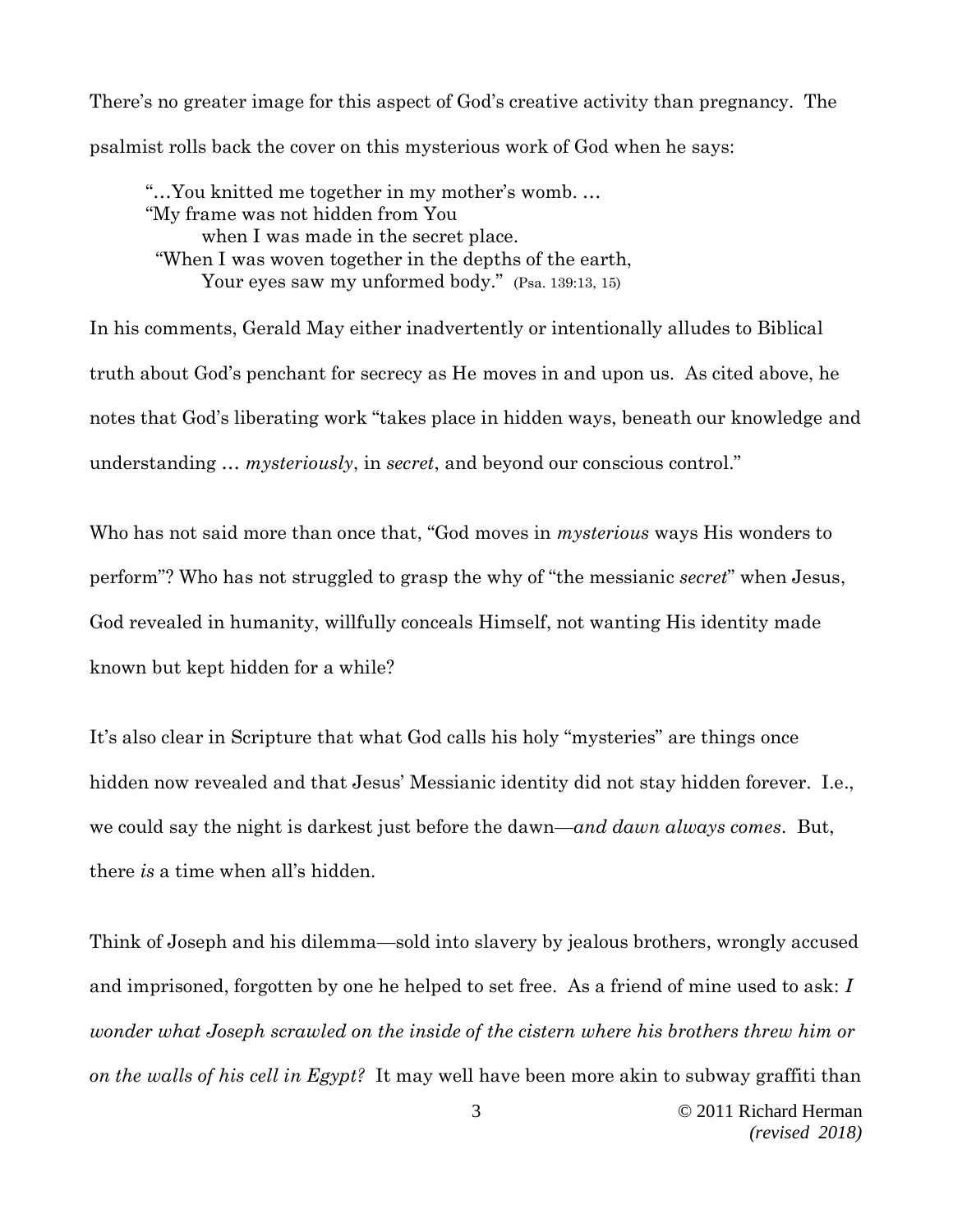a church bulletin board. After all, it's only *in retrospect* that he discerns God's hidden hand in events that took him to Egypt. And, likewise, were it not for the retrospective of an empty tomb, we'd never see God's gracious, yet invisible, hand behind the events of Holy Week that lead to what we now call "*Good* Friday." Even Jesus cried out "My God, my God, why have you forsaken me?"— something echoed in saints of any era

So, what do we do with "the dark nights" for our own souls and of those of directees or friends who seek spiritual direction?

I think, whether it's for ourselves or others, we're called to be alert for the tell-tale signs of God's hidden hand moving; to be ready and able to point out the sometimes small, almost imperceptible signs of His stirring beneath the surface of our lives.

It's like having the eye of a seasoned fisherman sensing a fish's presence in the slightest ripple on the water's surface or the smallest hint of sunlight refracted by movement in the eddies and pools near a stream's bank. We're to listen, notice, and stay alert to ways the Hidden One shows Himself to be *present* even if hardly visible in the moment.

One way we can cast a line into the steam of the soul and catch hold of God's hidden workings can be through *dreams*. Paying attention to dreams may reveal what otherwise is hidden to us. Until I'd gone back to my journal from the dark-depths, I did not remember that a Christian counselor had me keep a dream diary to capture movements otherwise hidden within me.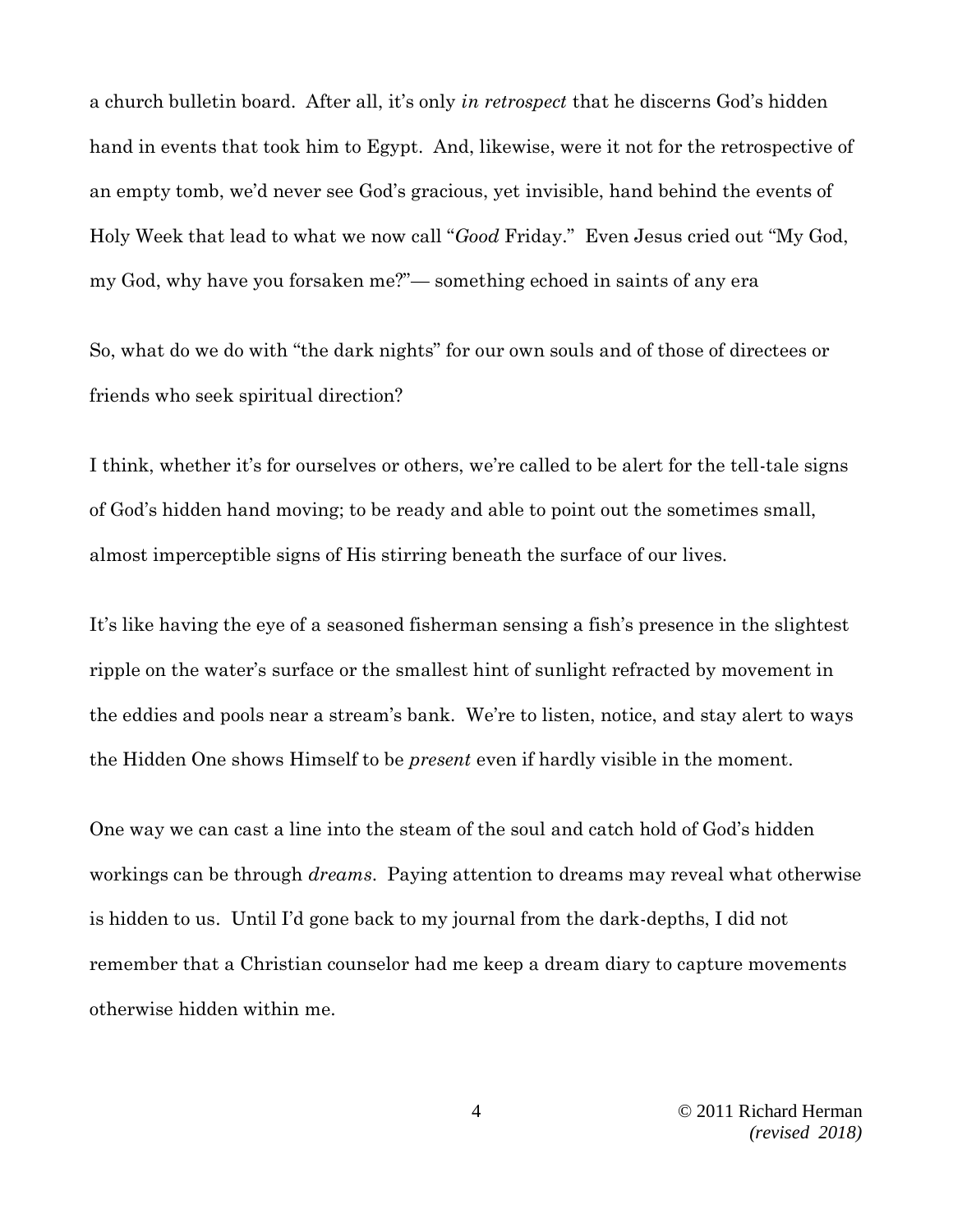Another way to sense the hidden movements of God might be through *visions* He graciously gives to His people; for, sometimes, God gives a vision when His way for us feels clouded over and not clear to us; as in Paul's *vision* of a Macedonian man calling him to come there with the Gospel.

But, in our milieu, I believe we've greatly misunderstood "vision."

I'm intrigued by how "leadership guru's" abuse a verse in Proverbs sometimes rendered as "where there is no vision, the people perish" (Prov. 29:18) making it into a call to create an objective, goal, target or aspiration to reach by our own efforts. However, the word "vision" is more accurately rendered as "revelation", "a redemptive revelation of God" or "a prophetic vision" of what's otherwise hidden; which when absent, makes people "perish"— "cast off restraint," "be uncontrolled" and "run wild." Or, as Eugene Peterson translates is in *The Message*: **"**If people can't see what God is doing, they stumble all over themselves …" (*The Message*). Vision is always given as a gift, not created or constructed by us. It's being allowed to see what God is doing in obscurity. It's a glimpse beyond one plane of life onto another plane to see what's otherwise hidden; without it, sometimes we get lost in the darkness.

So, when God gives them, we pay attention to visions—like Paul in The Acts, or like Joseph in the gospels or even Old Testament Balaam, for that matter! For visions can enable us to sense what God is doing in the obscurity of a dark night.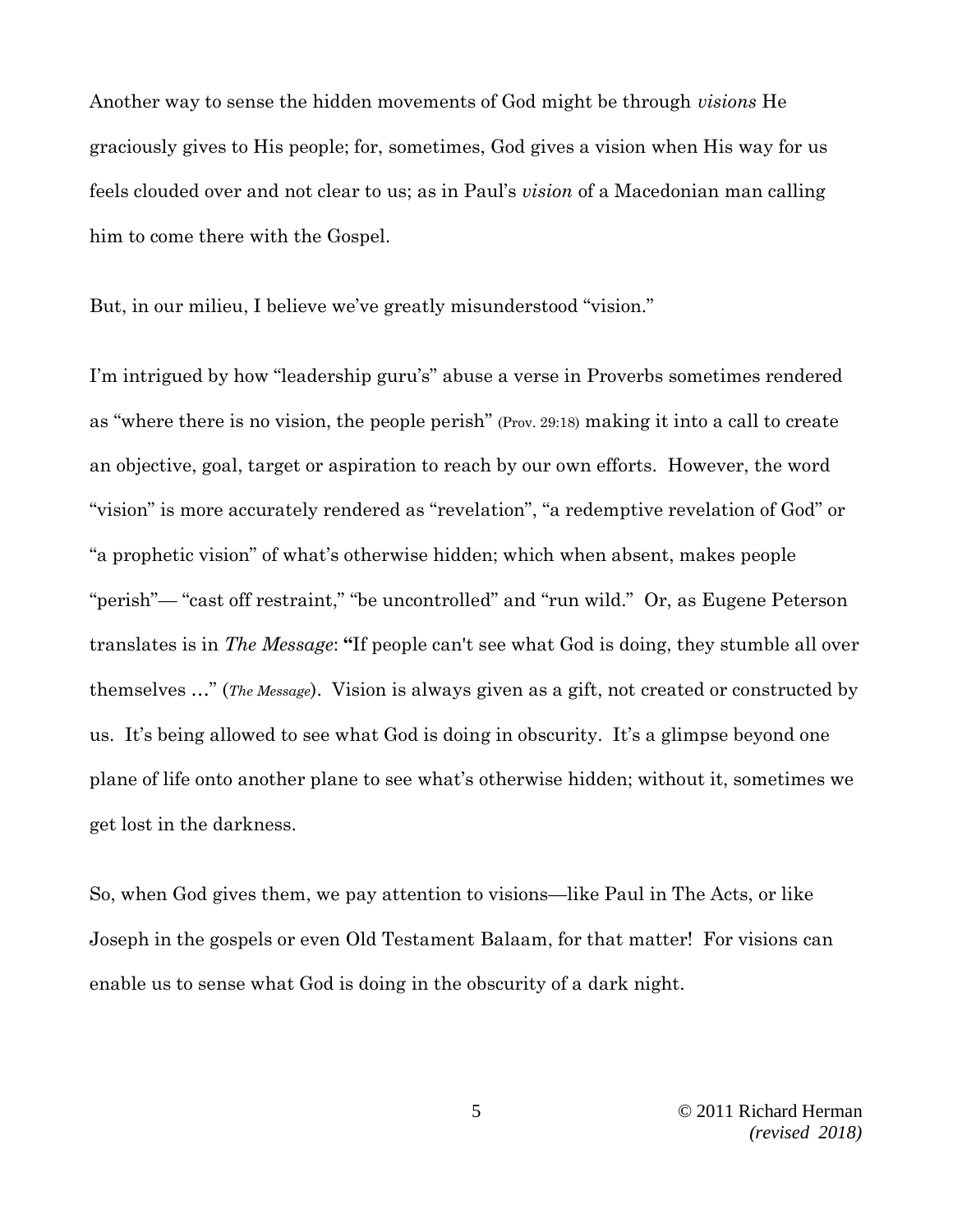I also believe a "new set of eyes" is needed to see through the darkness (or the "darkened glass" (1 Cor. 13:12)) … even vaguely. "Spiritual eyes" have a different kind of world-view that takes seriously the reality of spirit and soul, of God as Spirit, and all of which is hidden by a perception of reality colored by linear, one-dimensional thinking. I believe this is one reason Jesus said, "no one can [even] *see the kingdom of God* without being born again" (Jn. 3:3); or that Paul concludes that without the Spirit no-one accepts things that come from the Spirit of God for they seem as foolishness and cannot be understood, because they're spiritually discerned (see:1 Cor. 3:14). The new birth brings with it the ability *to see differently*, to discern the God's movements in the world by His Spirit.

A "new set of eyes" is what I think Elisha prayed for when his servant only saw the encircling enemy army. Because his servant was blind to a greater spiritual – though hidden – reality, the prophet prayed: "O Lord, open his eyes so he may see." Then, the Lord enabled him to see "the hills full of horses and chariots all around Elisha" (2 Kings 6:17).

So, I believe it's appropriate to pray for those (self or others) who are in a particularly difficult season of the "dark night" – "O, Lord: open their eyes that they may see." Apparently, Elisha either saw God's hidden hand or at least trusted it was there (whether he saw it or not) and so prayed for him who had neither the eyes nor the faith.

*HOWEVER* – and here's the caveat: *there's no guarantee that either I as a director or any directee will necessarily be able to see anything through the darkness.* God is still God and if He determines to remain hidden to work His good and loving purposes, then He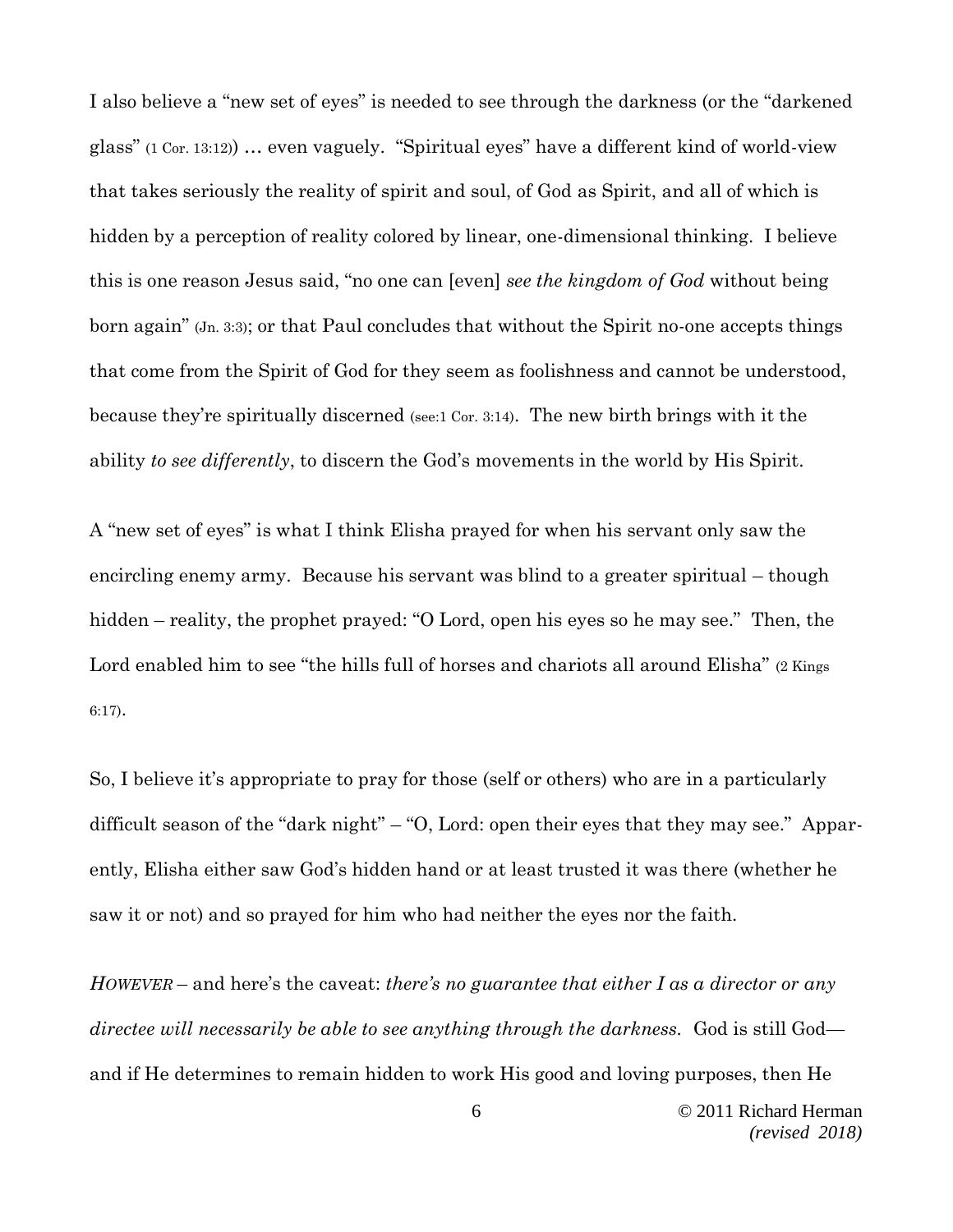will be hidden to us. And, maybe more than any other time, this is when we most desperately need others to walk with us.

A friend once reminded me, as best I can, to trust in the darkness what I've seen in the light. That's when *we trust* God's good providence for, as the apostle says, "we walk/live by faith, not by sight" (2 Cor. 5:17). But, we can be sure of this: one day, the dawn *will come*, like, after three days in the darkness, came the rising of the sun in the morning and the raising of the Son on Easter day. To paraphrase a philosophical question—If God acts in darkness and we cannot see Him, is He still moving and working? Of course!

Let me conclude with a piece of dialogue from my favorite story among the Narnia chronicles by C. S. Lewis, *The Horse and His Boy*. It's a tale about God's providence moving in obscurity, His working even when we don't perceive it. Interestingly enough, this part of the story occurs *in the darkness*, as a young boy named Shasta, is alone at *night* in a high mountain pass—feeling exhausted, forlorn, discouraged.

And being very tired and having nothing inside him, he felt so sorry for himself that the tears rolled down his cheeks.

What put a stop to all this was a sudden fright. Shasta discovered that someone or somebody was walking beside him. It was pitch dark and he could see nothing. And the Thing (or Person) was going so quietly that he could hardly hear the footfalls. What he could hear was breathing. His invisible companion seemed to breathe on a very large scale, and Shasta got the impression that it was very large creature. And he had come to notice this breathing so gradually that he had really no idea how long it had been there. It was a horrible shock. …

The Thing (unless it was a Person) went on beside him so very quietly that Shasta began to hope he had only imagined it. But just as he was becoming quite sure of it, there suddenly came a deep, rich sigh out of the darkness beside him. That couldn't be imagination! Anyway, he had felt the hot breath of that sigh on his chilly left hand.

… So he went on at a walking pace and the unseen companion walked and breathed beside him. At last he could bear it no longer.

7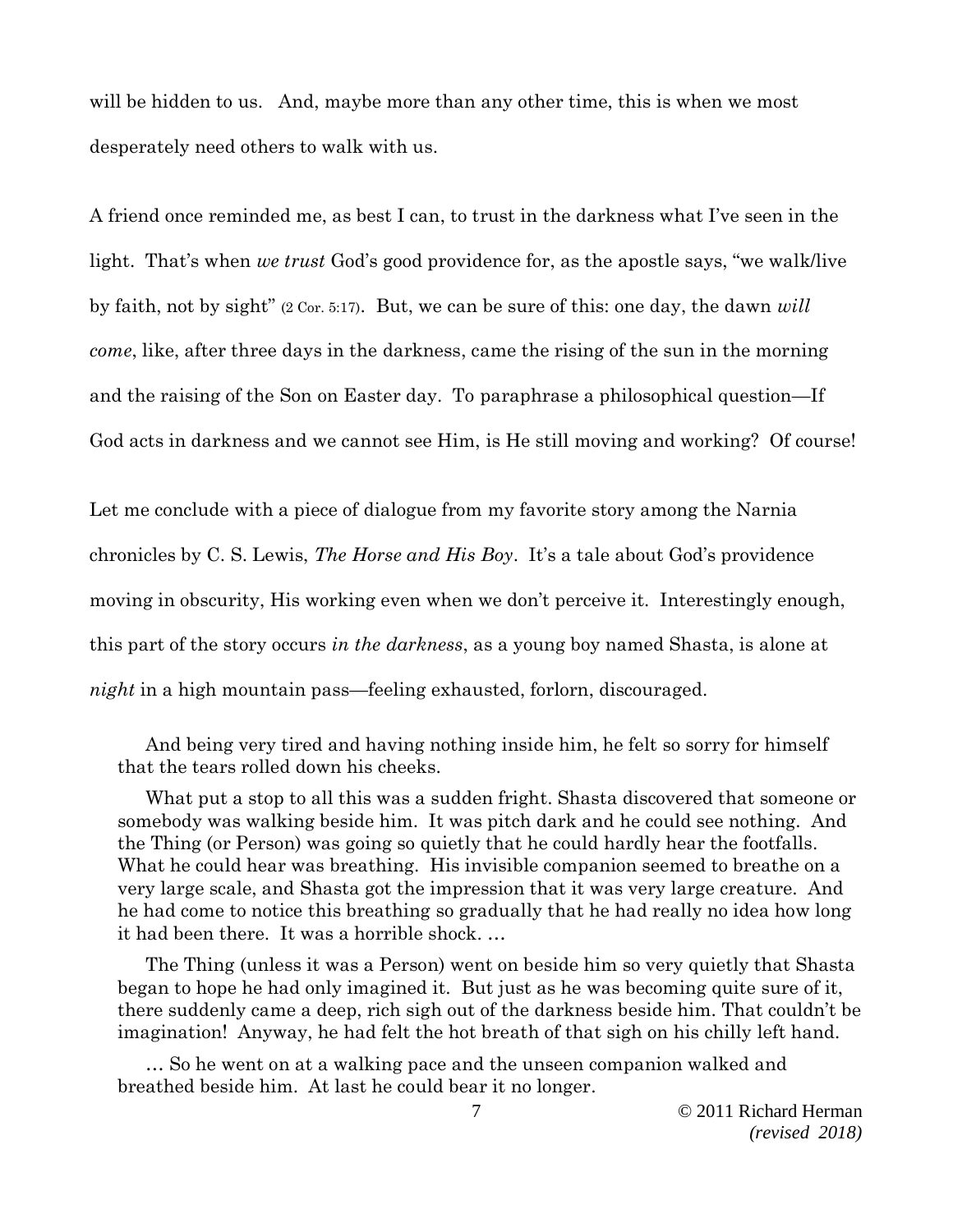"Who are you?" he said, scarcely above a whisper.

"One who has waited long for you to speak," said the Thing. Its voice was not loud, but very large and deep.

"Are you—are you a giant?" asked Shasta.

"You might call me a giant," said the Large Voice. "But I am not like the creatures you call giants."

"I can't see you at all," said Shasta, after staring very hard. Then (for an even more terrible idea had come into his head) he said, almost in a scream, "You're not something *dead*, are you? Oh please—please do go away. What harm have I ever done to you? Oh, I am the unluckiest person in the whole world."

Once more he felt the warm breath of the Thing on his hand and face, "There," it said, "that is not the breath of a ghost. Tell me your sorrows."

Shasta was a little reassured by the breath: so he told how he had never known his real father or mother and had been brought up sternly by the fisherman. And then he told the story of his escape and how they were chased by lions and forced to swim for their lives; and of all the dangers in Tashbaan and about his night among the Tombs and how the beasts howled at him out of the desert and how they were almost at their goal when another lion chased them and wounded Aravis. And also, how very long it was since he had had anything to eat.

"I do not call you unfortunate," said the Large Voice.

"Don't you think it was bad luck to meet so many lions?" said Shasta.

"There was only one lion," said the Voice.

"What on earth do you mean? I've just told you there were at least two the first night, and—"

"There was only one: but he was swift of foot."

"How do you know?"

"I was the lion." And as Shasta gaped with open mouth and said nothing, the Voice continued. "I was the lion who forced you to join with Aravis. I was the cat that comforted you among the houses of the dead. I was the lion who drove the jackals from you while you slept. I was the lion who gave the Horses the new strength of fear for the last mile so that you should reach King Lune in time. And I was the lion you do not remember who pushed the boat in which you lay, a child near death, so that it came to shore where a man sat, wakeful at midnight to receive you." …

"Who *are* you?" asked Shasta.

"Myself," said the Voice, very deep and low so that the earth shook: and again, "Myself," loud and clear and gay; and then the third time "Myself," whispered so softly you could hardly hear it, and yet it seemed to come from all round you as if the leaves rustled with it.